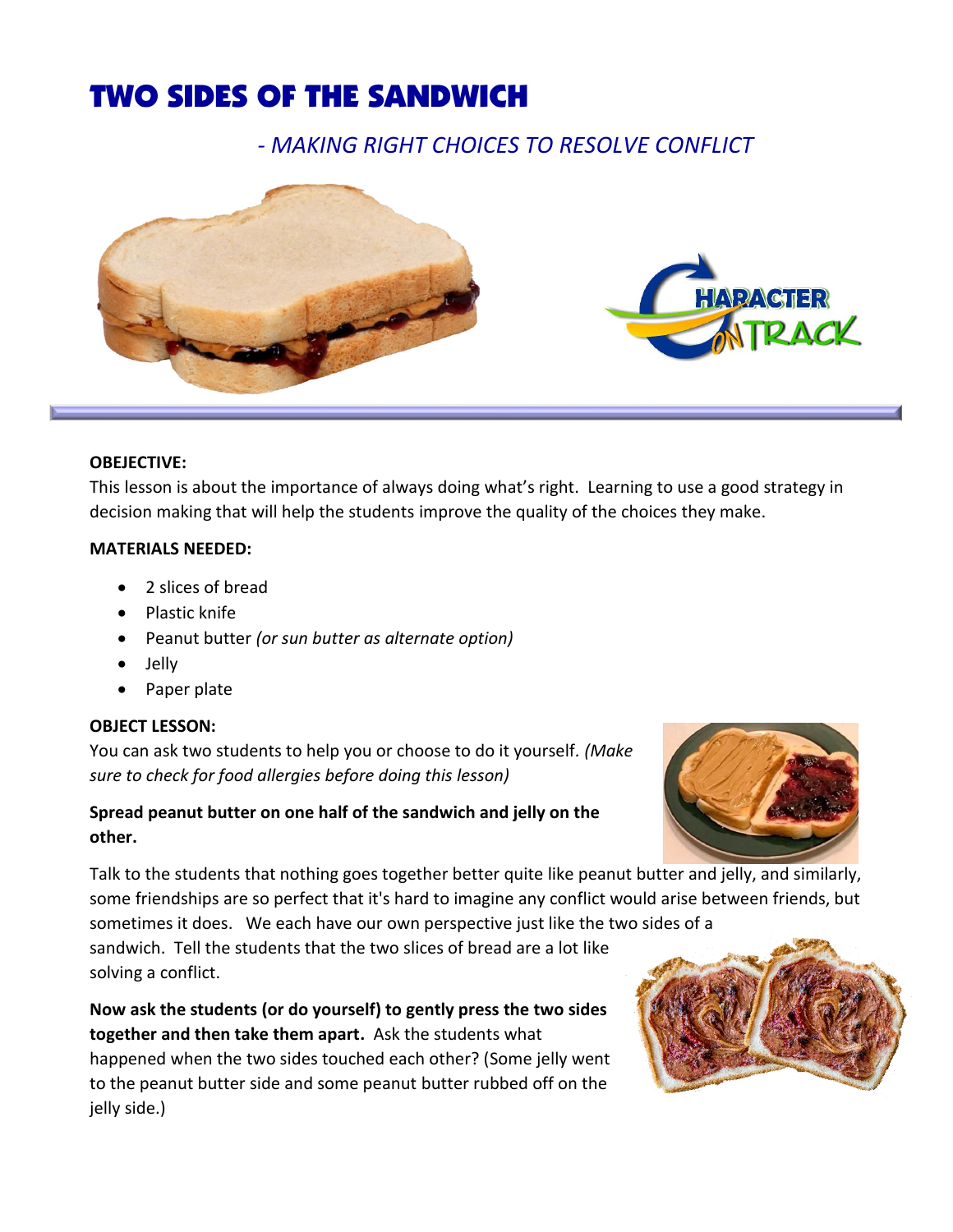It's the combination of both peanut butter and jelly that make a good sandwich. Just as peanut butter and jelly, we have to give a little from both sides to resolve an issue. We need to look at the problem from different perspectives and pick an option to solve the issue that is best for everyone.

Discuss with the class that sometimes when we get in an argument with another person and we have to solve the conflict, but it is hard to determine who is right. We need to stop and look at both sides of the situation. . When we don't consider how our actions will make others feel, we end up seeming rude, inconsiderate, and self-centered. And sometimes, we need to compromise. The decisions we make to solve the situation depend on taking a look at both sides of the problem and make the best choice. These choices may involve a choice between right and wrong, and sometimes it's not easy to know what to do.

Ask yourself…

- What does my conscience-"that little voice inside my head"-say about it?
- Could it hurt anyone including me?
- Would it violate the Golden Rule? (How would I feel if someone did it to me?)
- Have I ever been told that it's wrong?
- Deep down how do I feel about it?
- How will I feel about myself later if I do it?
- What would adults I respect say about it?

# **DISCUSSION:**

- 1. What does the word "compromise" mean?
- 2. What makes a decision necessary?
- 3. Are there usually different options you can choose in making a decision?
- 4. What does the word "consequences" mean?
- 5. Are there consequences to each option we choose?
- 6. How do you decide between two things when I don't like the consequences of either one?
- 7. How important are the consequences?
- 8. What values do you need to consider when making a decision?

## **ACTIVITY:**

## **The Marshmallow Challenge**

#### **Overview:**

The marshmallow challenge is the ultimate team building activity that will help students to learn a strategy in decision making as a group and being able to handle conflicts peacefully, appropriately, and maturely.

The challenge is pretty simple. Each team must build a

freestanding structure using the materials provided, spaghetti noodles, tape, string, and a marshmallow. An instruction handout is provided in this lesson book.